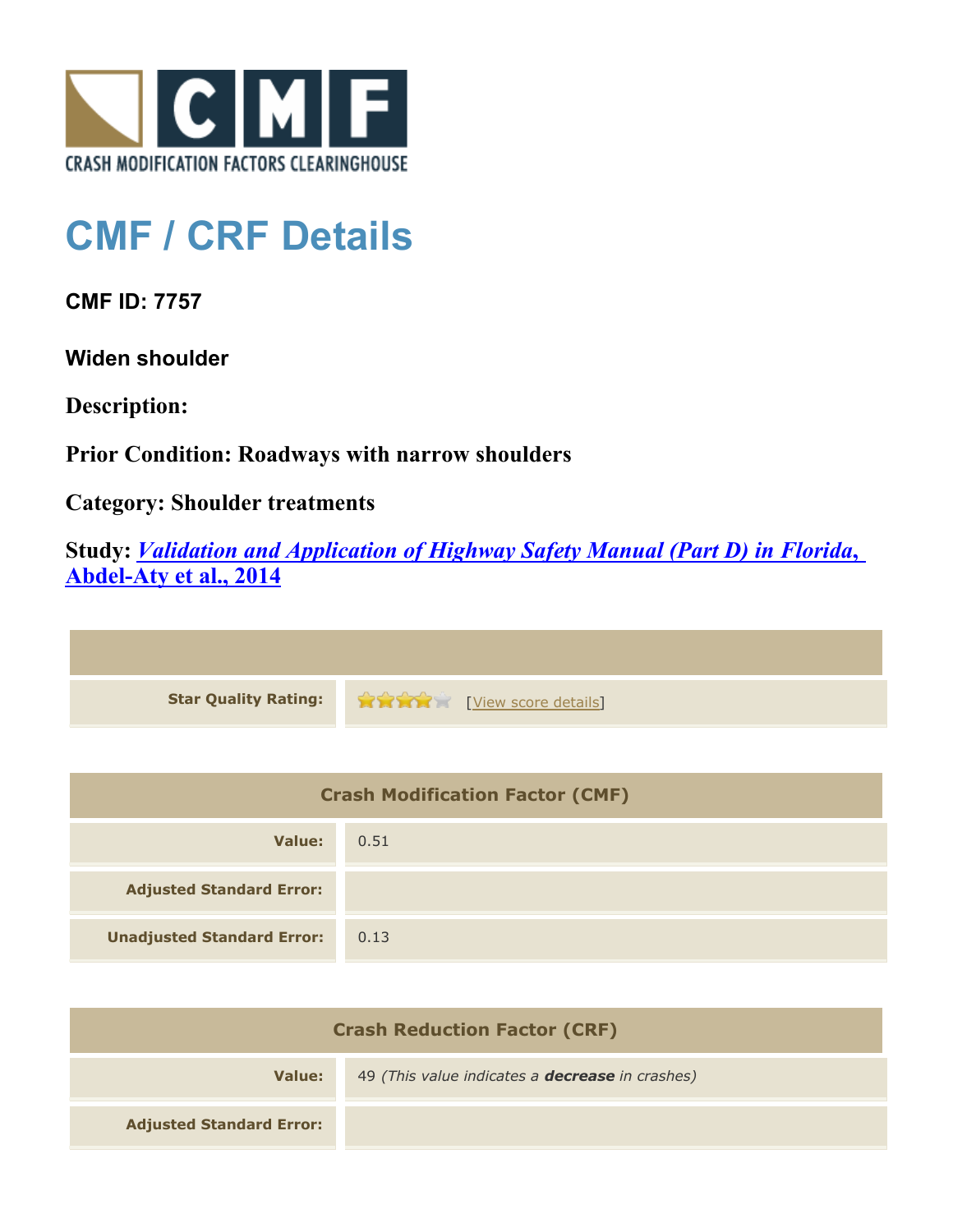| <b>Applicability</b>       |                                                                      |
|----------------------------|----------------------------------------------------------------------|
| <b>Crash Type:</b>         | All                                                                  |
| <b>Crash Severity:</b>     | K (fatal), A (serious injury), B (minor injury), C (possible injury) |
| <b>Roadway Types:</b>      | Not specified                                                        |
| <b>Number of Lanes:</b>    | >2                                                                   |
| <b>Road Division Type:</b> | All                                                                  |
| <b>Speed Limit:</b>        | $65 - 70$                                                            |
| <b>Area Type:</b>          | Rural                                                                |
| <b>Traffic Volume:</b>     | 2000 to 50000 Annual Average Daily Traffic (AADT)                    |
| <b>Time of Day:</b>        | All                                                                  |

## *If countermeasure is intersection-based*

| <b>Intersection Type:</b>         |  |
|-----------------------------------|--|
| <b>Intersection Geometry:</b>     |  |
| <b>Traffic Control:</b>           |  |
| <b>Major Road Traffic Volume:</b> |  |
| <b>Minor Road Traffic Volume:</b> |  |

| <b>Development Details</b>      |              |
|---------------------------------|--------------|
| <b>Date Range of Data Used:</b> | 2005 to 2010 |
| <b>Municipality:</b>            |              |
| State:                          | - FL         |